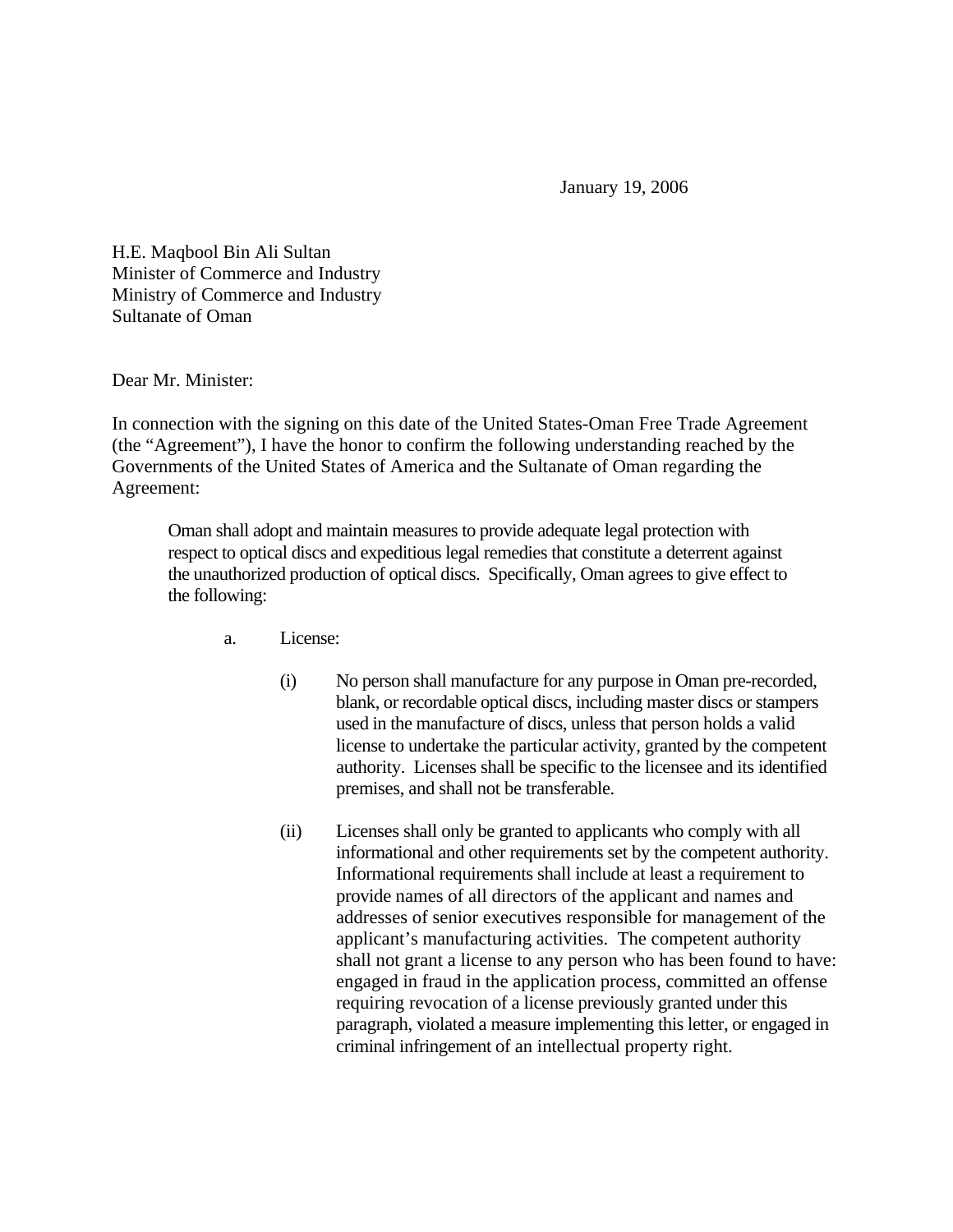- (iii) Licenses shall be granted for a renewable term of no more than three years. An applicant seeking renewal shall be required to show that it has complied with all conditions of the license and meets the licensing requirements set by the competent authorities, including those in subparagraph (a)(ii).
- (iv) The competent authority shall require licensees to comply with all obligations pertaining to licensees set out in this letter as conditions of the license.
- (v) Upon granting a license, the competent authority shall assign to the licensee a source identification (SID) code of the type currently deployed by optical media industries, including a mould code for the licensee and mastering codes for the licensee's manufacturing equipment.
- (vi) The competent authority shall maintain a register of the licenses granted and make that register available for public inspection. The register shall include all SID codes granted, revoked, or suspended with respect to each licensee.
- b. Manufacturing Location: No licensee shall manufacture optical discs at any location other than the premises identified in its license.
- c. Customer Authorization: A licensee shall verify that the customers for whom it manufactures optical discs have authorization from all relevant intellectual property right holders.
- d. Source Identification Code:
	- (i) Licensees shall ensure that manufacturing equipment is adapted to, and optical disc moulds apply, its mould code and mastering code. Licensees shall mark the appropriate SID code on each optical disc that they manufacture.
	- (ii) No licensee shall make, possess, adapt, or use a mould that does not bear the licensee's appropriate SID code; make, possess, adapt, or use any stamper or master for the purpose of applying to an optical disc a forged or false manufacturer's code; or alter, gouge or scour a SID code on or from a mould or any disc.

e. Exemplars and Records: Licensees shall maintain, for a minimum of five years:

> (i) exemplars of discs from each manufacturing line and of each optical disc title manufactured;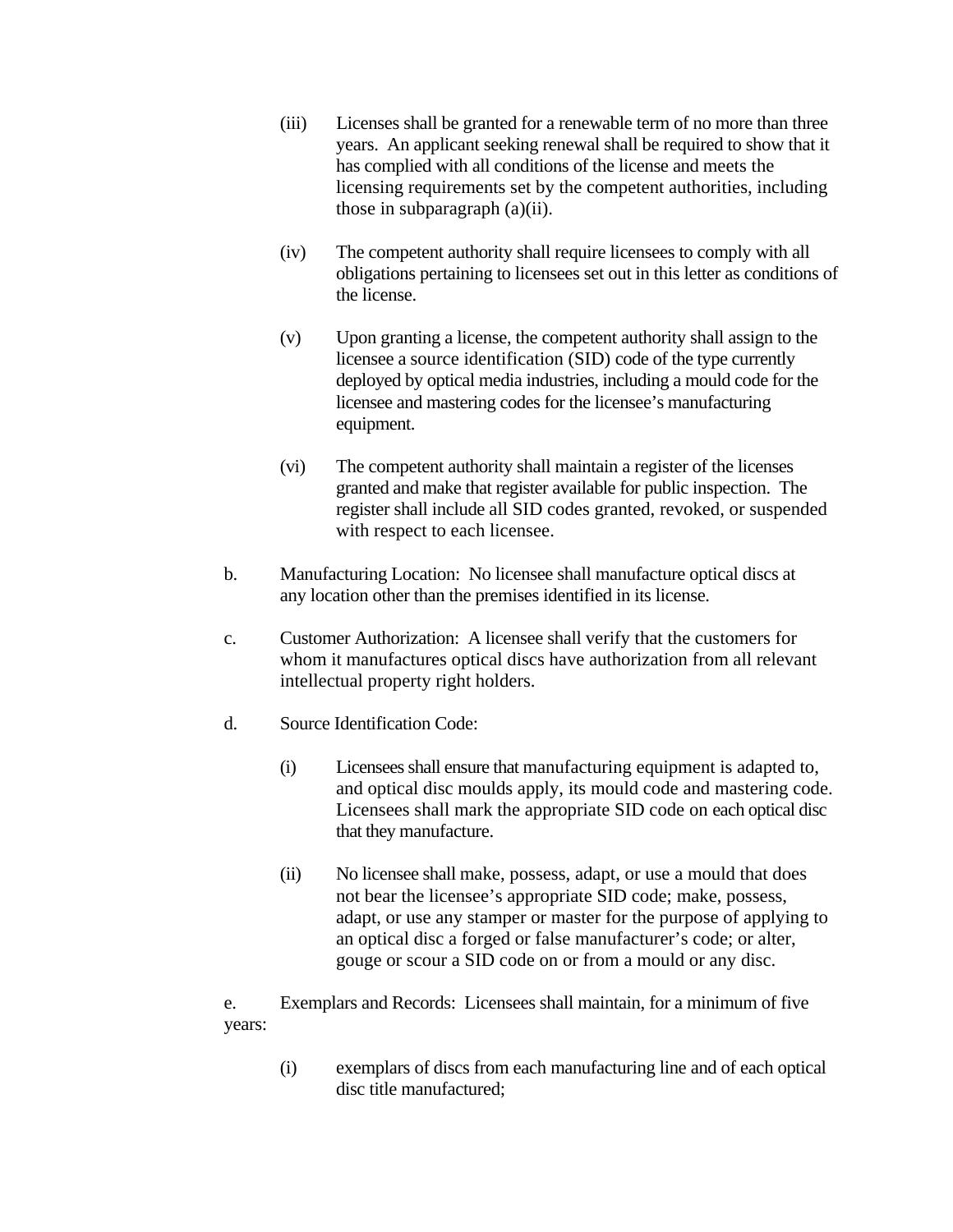- (ii) complete and accurate records of orders received, orders filled, customers, verification of right holder authorizations, suppliers, equipment, and discs manufactured; and
- (iii) complete and accurate records of the quantity of manufacturing materials<sup>[1](#page-2-0)</sup> received on the licensed premises; the quantity of manufacturing materials used by the licensee to manufacture optical discs; and the quantity and manner of disposal of any manufacturing materials not used by the licensee to manufacture optical discs.

Every licensee shall provide exemplars of discs from each manufacturing line and of each optical disc title manufactured to law-enforcement authorities and right-holder organizations.

- f. Inspections: The competent authority shall inspect any licensed premises or other location where optical media production activity may be occurring, or where exemplars, records, stampers, masters, manufacturing equipment, or manufacturing materials are stored, to ensure the licensee's compliance with the conditions of the license and other applicable laws and regulations. Such inspections shall take place regularly, without prior notice, and at any time, day or night. The competent authority shall have authority to seize, seal, remove, or detain any items (including exemplars, equipment, optical discs, records, or other evidence) if there is reason to suspect a breach of a condition of the license or a violation of other applicable laws or regulations, including an infringement of an intellectual property right. Materials seized shall be subject to forfeiture and destruction unless temporarily exempted for preservation of evidence. Licensees shall produce records for, and permit inspection by, the competent authorities at any time, and shall not obstruct or interfere with an inspection. The competent authority shall have authority to enter by force if its officials are refused entry to licensed premises. The competent authority shall maintain records of inspection actions and make those records available for public inspection.
- g. Offenses: A person who violates any license conditions covered by this letter, or violates a measure implementing this letter, shall be liable for an offense punishable by a fine or imprisonment, or both. Penalties shall be at a level sufficient to deter further violations. Officers or other individuals in charge of a licensee, including managers, owners, and directors, shall be held liable for violations by a licensee enterprise. It shall also be an offense for a customer of a licensee to provide false information to the licensee when that information is requested pursuant to a measure implementing subparagraph (c) of this letter.

 $\overline{a}$ 

<span id="page-2-0"></span><sup>&</sup>lt;sup>1</sup> For purposes of this paragraph, **manufacturing materials** means materials capable of being used as input materials to produce optical discs.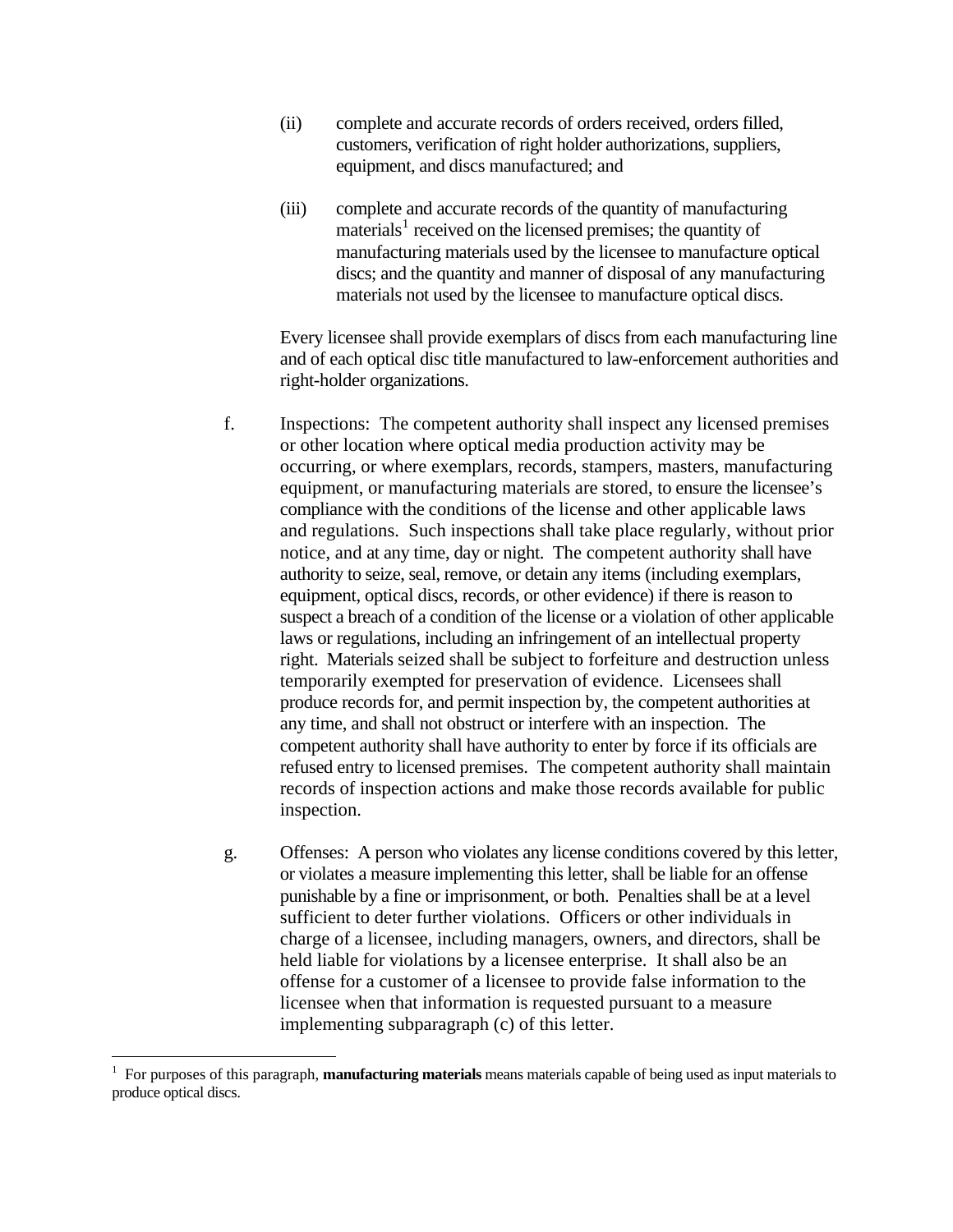- h. Revocation and Suspension: The competent authority shall revoke the license of any licensee who commits an offense involving license conditions covered by subparagraphs (b), (c), (d), or (f) of this letter, or seriously violates license conditions covered by subparagraph (e), or who otherwise ceases to meet the licensing requirements under subparagraph (a)(ii). The competent authority shall suspend a license if there is reason to suspect that the licensee has breached the conditions of the license or violated other applicable laws or regulations, including criminal infringement of an intellectual property right.
- i. Import and Export Licensing: Oman shall provide for a system of automatic licensing prior to the export of optical discs, as well as the import into or the export from Oman of "stampers" and "masters," manufacturing equipment, and manufacturing materials. These licenses shall not be transferable. The competent authority shall maintain records of these licenses and make those records available for public inspection.
- j. Unlawful Dealing in "Stampers" and "Masters": Oman shall not permit the sale, offer for sale, or distribution of any "stamper" or "master" that does not bear unique identifiers as contemplated in subparagraph (d) above.
- k. Closure of Premises: The competent authority shall have authority to close any premises where manufacturing activities covered by this letter occur without a valid license. The competent authority shall also have authority to close any licensed premises where a licensee commits an offense.
- l. Recording of Materials onto Commercial Optical Discs: No person shall, for purposes of sale or commercial distribution, record the copyrighted materials of others onto recordable optical discs without first registering with Oman and giving the names and addresses of responsible persons and the address of the premises at which the recording takes place. Registered premises may be inspected to ensure that the registrant has authorization from relevant copyright owners to record copyrighted materials onto any discs found in the inspection or traced to the registered premises.

I have the honor to propose that this letter and your letter in reply confirming that your Government shares this understanding shall constitute an integral part of the Agreement.

Sincerely,

Rob Portman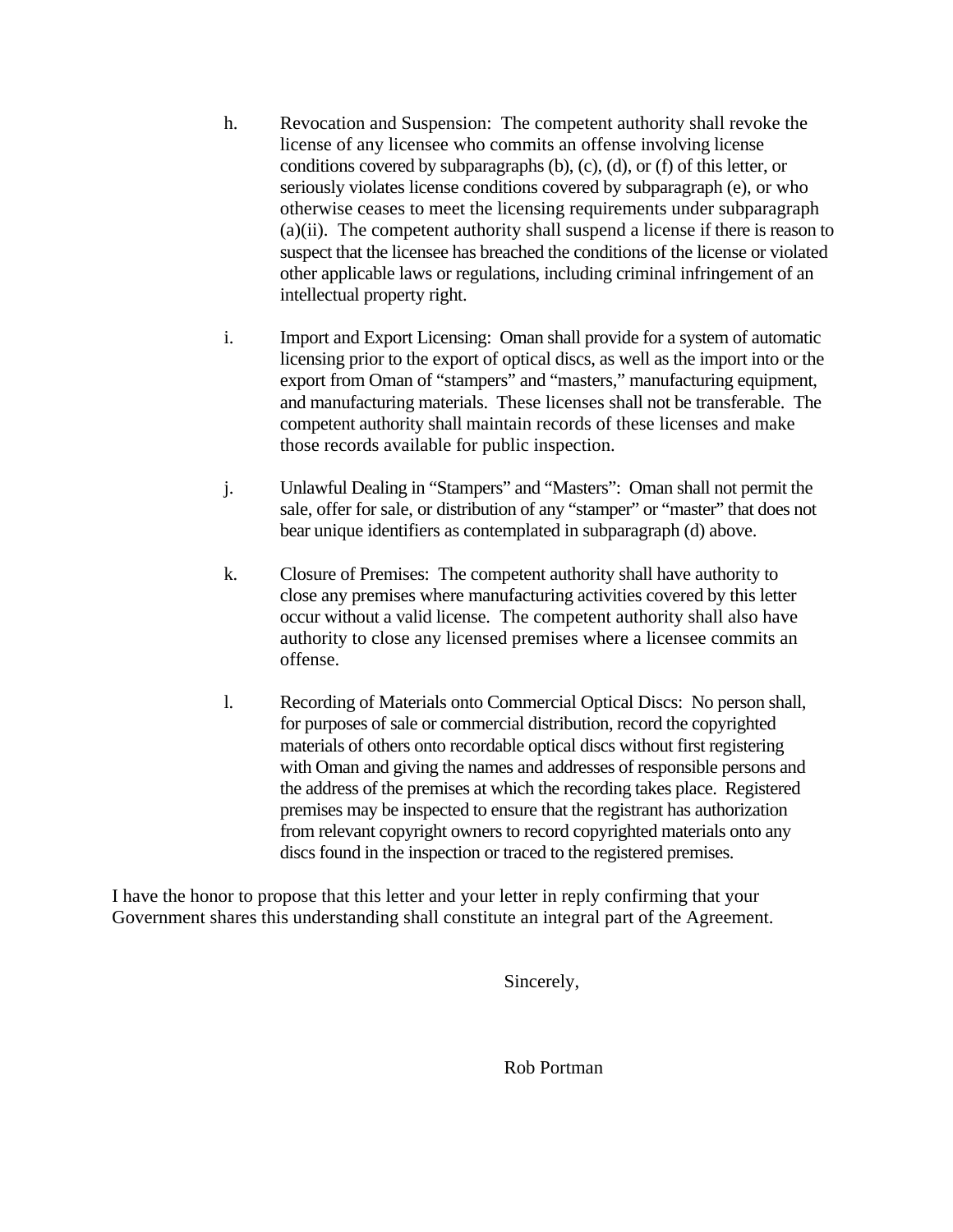

January 19, 2006

The Honorable Robert J. Portman United States Trade Representative

Dear Ambassador Portman:

I have the honor to acknowledge receipt of your letter of this date, which reads as follows:

"In connection with the signing on this date of the United States-Oman Free Trade Agreement (the "Agreement"), I have the honor to confirm the following understanding reached by the Governments of the United States of America and the Sultanate of Oman regarding the Agreement:

Oman shall adopt and maintain measures to provide adequate legal protection with respect to optical discs and expeditious legal remedies that constitute a deterrent against the unauthorized production of optical discs. Specifically, Oman agrees to give effect to the following:

- a. License:
	- $\ddot{\Omega}$ No person shall manufacture for any purpose in Oman prerecorded, blank, or recordable optical discs, including master discs or stampers used in the manufacture of discs, unless that person holds a valid license to undertake the particular activity, granted by the competent authority. Licenses shall be specific to the licensee and its identified premises, and shall not be transferable.
	- $(ii)$ Licenses shall only be granted to applicants who comply with all informational and other requirements set by the competent authority. Informational requirements shall include at least a requirement to provide names of all directors of the applicant and names and addresses of senior executives responsible for management of the applicant's manufacturing activities. The competent authority shall not grant a license to any person who has been found to have: engaged in fraud in the application process, committed an offense requiring revocation of a license previously granted under this paragraph, violated a

ص.ب : ٥٥٠ ، الرمسز البسريدي : ١١٣ مسقط – فسلكس : ٢٤٨١٧٢٣٩ – ٢٤٨١٦٤٠٢ ، هاتف : ٢٠١١٤٢٠١ – ٢٤٨١٠٢ ) P.O. Box: 550, Code No.: 113 Muscat, Fax: 24817239, 24816403 Telephone: 24814201 - 24810209 وقع الوزارة : Website : www.mocioman.gov.om - البريد الإلكتروني : E-mail : info@mocioman.gov.om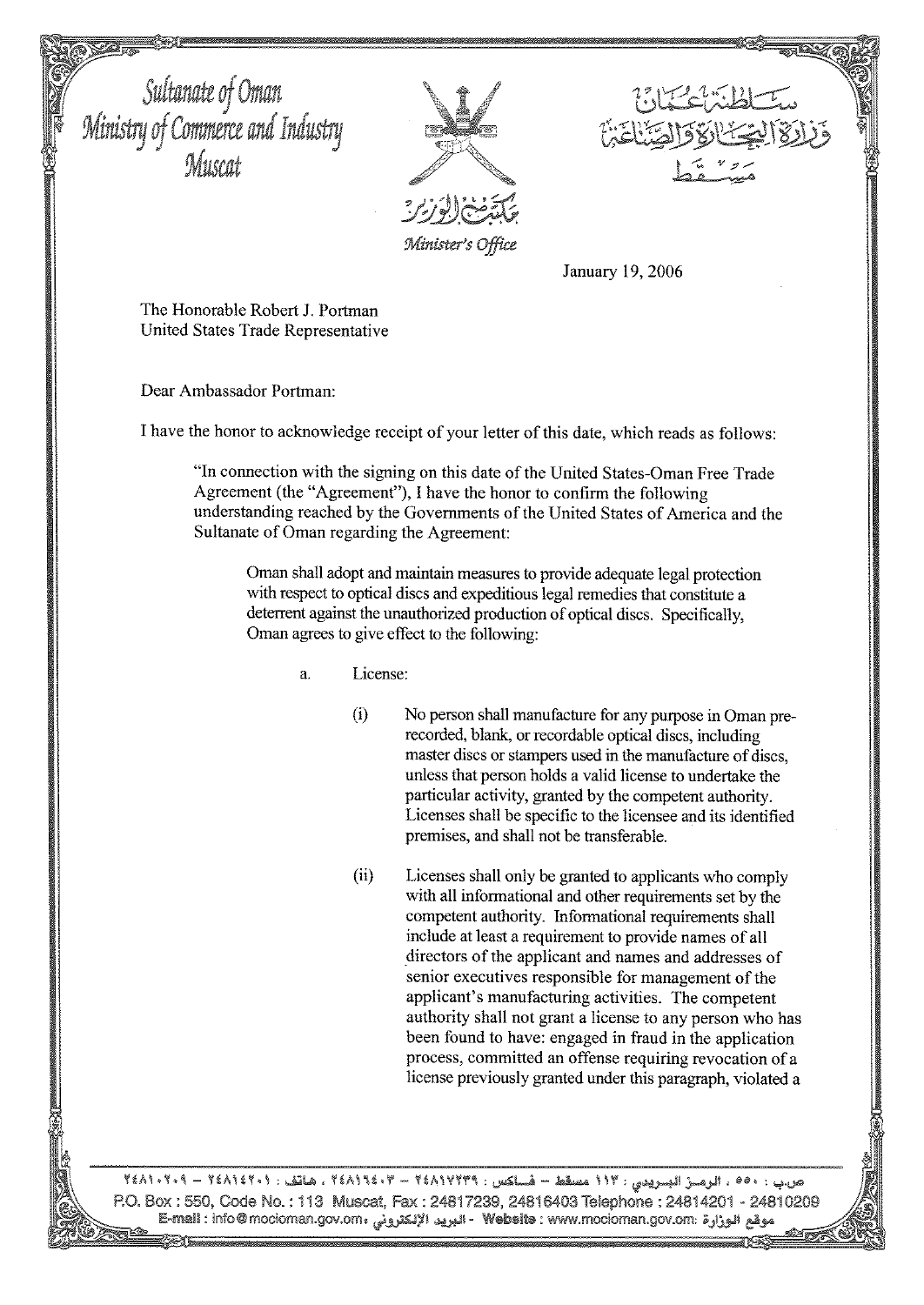

Minister's Office

measure implementing this letter, or engaged in criminal infringement of an intellectual property right.

- $(iii)$ Licenses shall be granted for a renewable term of no more than three years. An applicant seeking renewal shall be required to show that it has complied with all conditions of the license and meets the licensing requirements set by the competent authorities, including those in subparagraph (a)(ii).
- $(iv)$ The competent authority shall require licensees to comply with all obligations pertaining to licensees set out in this letter as conditions of the license.
- $(v)$ Upon granting a license, the competent authority shall assign to the licensee a source identification (SID) code of the type currently deployed by optical media industries, including a mould code for the licensee and mastering codes for the licensee's manufacturing equipment.
- $(vi)$ The competent authority shall maintain a register of the licenses granted and make that register available for public inspection. The register shall include all SID codes granted, revoked, or suspended with respect to each licensee.
- $\mathbf b$ . Manufacturing Location: No licensee shall manufacture optical discs at any location other than the premises identified in its license.
- Customer Authorization: A licensee shall verify that the c. customers for whom it manufactures optical discs have authorization from all relevant intellectual property right holders.

ص.ب : ٥٥٠ ، الرمسز البسريدن : ١١٣ مسقط – فساكس : ٢٤٨١٧٢٣٩ - ٢٤٨١١٤٢٠٣ . هاتف : ٢٤٨١٤٢٠١ – ٢٤٨١٠٢٠٩ P.O. Box: 550, Code No.: 113 Muscat, Fax: 24817239, 24816403 Telephone: 24814201 - 24810209 وقع الوزارة : Website : www.mocioman.gov.om - البريد الإلكتروني : E-mail : info@mocioman.gov.om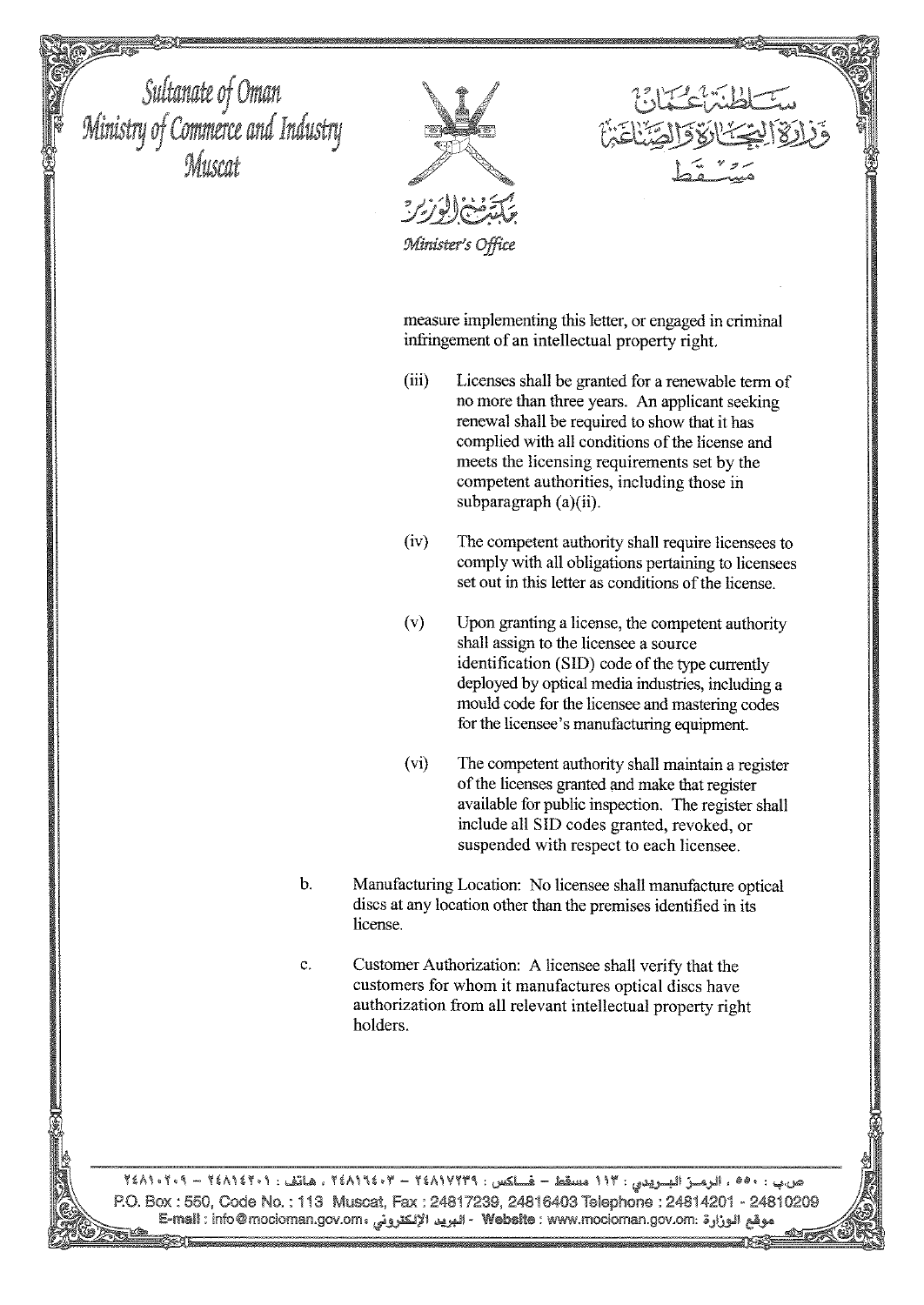



- $(i)$ Licensees shall ensure that manufacturing equipment is adapted to, and optical disc moulds apply, its mould code and mastering code. Licensees shall mark the appropriate SID code on each optical disc that they manufacture.
- $(ii)$ No licensee shall make, possess, adapt, or use a mould that does not bear the licensee's appropriate SID code; make, possess, adapt, or use any stamper or master for the purpose of applying to an optical disc a forged or false manufacturer's code; or alter, gouge or scour a SID code on or from a mould or any disc.
- e. Exemplars and Records: Licensees shall maintain, for a minimum of five years:
	- $(i)$ exemplars of discs from each manufacturing line and of each optical disc title manufactured;
	- $(ii)$ complete and accurate records of orders received, orders filled, customers, verification of right holder authorizations, suppliers, equipment, and discs manufactured; and
	- $(iii)$ complete and accurate records of the quantity of manufacturing materials<sup>1</sup> received on the licensed premises; the quantity of manufacturing materials used by the licensee to manufacture optical discs; and the quantity and manner of disposal of any manufacturing materials not used by the licensee to manufacture optical discs.

Every licensee shall provide exemplars of discs from each manufacturing line and of each optical disc title manufactured to law-enforcement authorities and right-holder organizations.

For purposes of this paragraph, manufacturing materials means materials capable of being used as input materials to produce optical discs.

، الرمسز البسريدي : ١١٣ مسقط – فساكس : ٢٤٨١٧٢٣٩ - ٢٤٨١٦٤٠٣ ، هاتف : ٢٤٨١٤٢٠١ – ٢٤٨١٠٢ P.O. Box: 550, Code No.: 113 Muscat, Fax: 24817239, 24816403 Telephone: 24814201 - 24810209 وقع الوزارة : Website : www.mocioman.gov.om - البريد الإلكتروني ، E-mail : info@mocioman.gov.om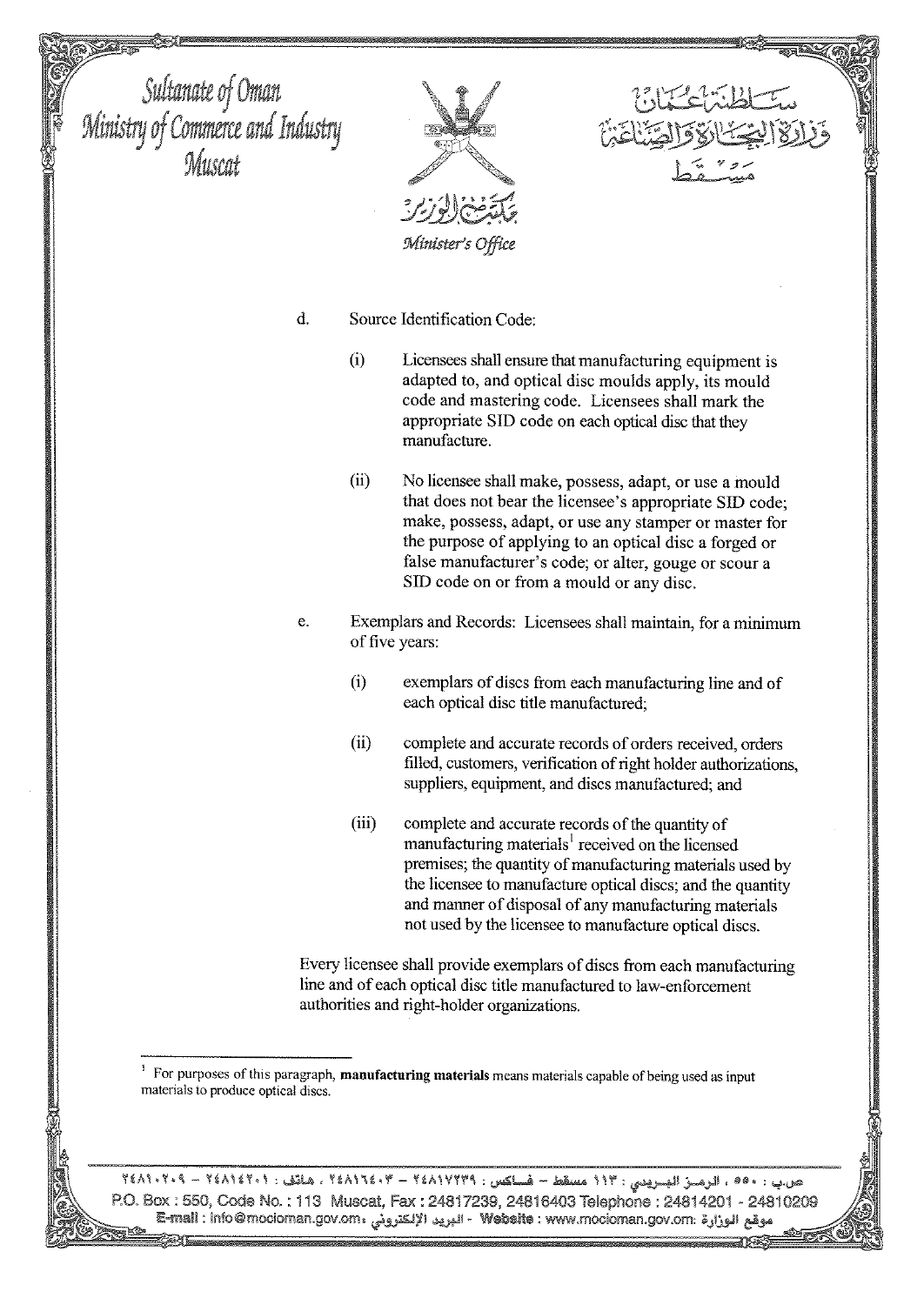

Inspections: The competent authority shall inspect any licensed premises or other location where optical media production activity may be occurring, or where exemplars, records, stampers, masters, manufacturing equipment, or manufacturing materials are stored, to ensure the licensee's compliance with the conditions of the license and other applicable laws and regulations. Such inspections shall take place regularly, without prior notice, and at any time, day or night. The competent authority shall have authority to seize, seal. remove, or detain any items (including exemplars, equipment, optical discs, records, or other evidence) if there is reason to suspect a breach of a condition of the license or a violation of other applicable laws or regulations, including an infringement of an intellectual property right. Materials seized shall be subject to forfeiture and destruction unless temporarily exempted for preservation of evidence. Licensees shall produce records for, and permit inspection by, the competent authorities at any time, and shall not obstruct or interfere with an inspection. The competent authority shall have authority to enter by force if its officials are refused entry to licensed premises. The competent authority shall maintain records of inspection actions and make those records available for public inspection.

g.

 $f$ 

Offenses: A person who violates any license conditions covered by this letter, or violates a measure implementing this letter, shall be liable for an offense punishable by a fine or imprisonment, or both. Penalties shall be at a level sufficient to deter further violations. Officers or other individuals in charge of a licensee. including managers, owners, and directors, shall be held liable for violations by a licensee enterprise. It shall also be an offense for a customer of a licensee to provide false information to the licensee when that information is requested pursuant to a measure implementing subparagraph (c) of this letter.

h. Revocation and Suspension: The competent authority shall revoke the license of any licensee who commits an offense involving license conditions covered by subparagraphs (b), (c), (d), or (f) of this letter, or seriously violates license conditions covered by subparagraph (e), or who otherwise ceases to meet

۰۰۰ ، الرمسز البسريدي : ۱۱۳ مسقط – فساكس : ۲٤٨١٧٢٣٩ - ۲٤٨١٦٤٠٣ ، هاتف : ۲٤٨١٤٢٠١ – ۲٤٨١٠٢٠٩ P.O. Box: 550, Code No.: 113 Muscat, Fax: 24817239, 24816403 Telephone: 24814201 - 24810209 موقع الوزارة : Website : www.mocioman.gov.om - البريد الإلكتروني : E-mall : info@mocioman.gov.om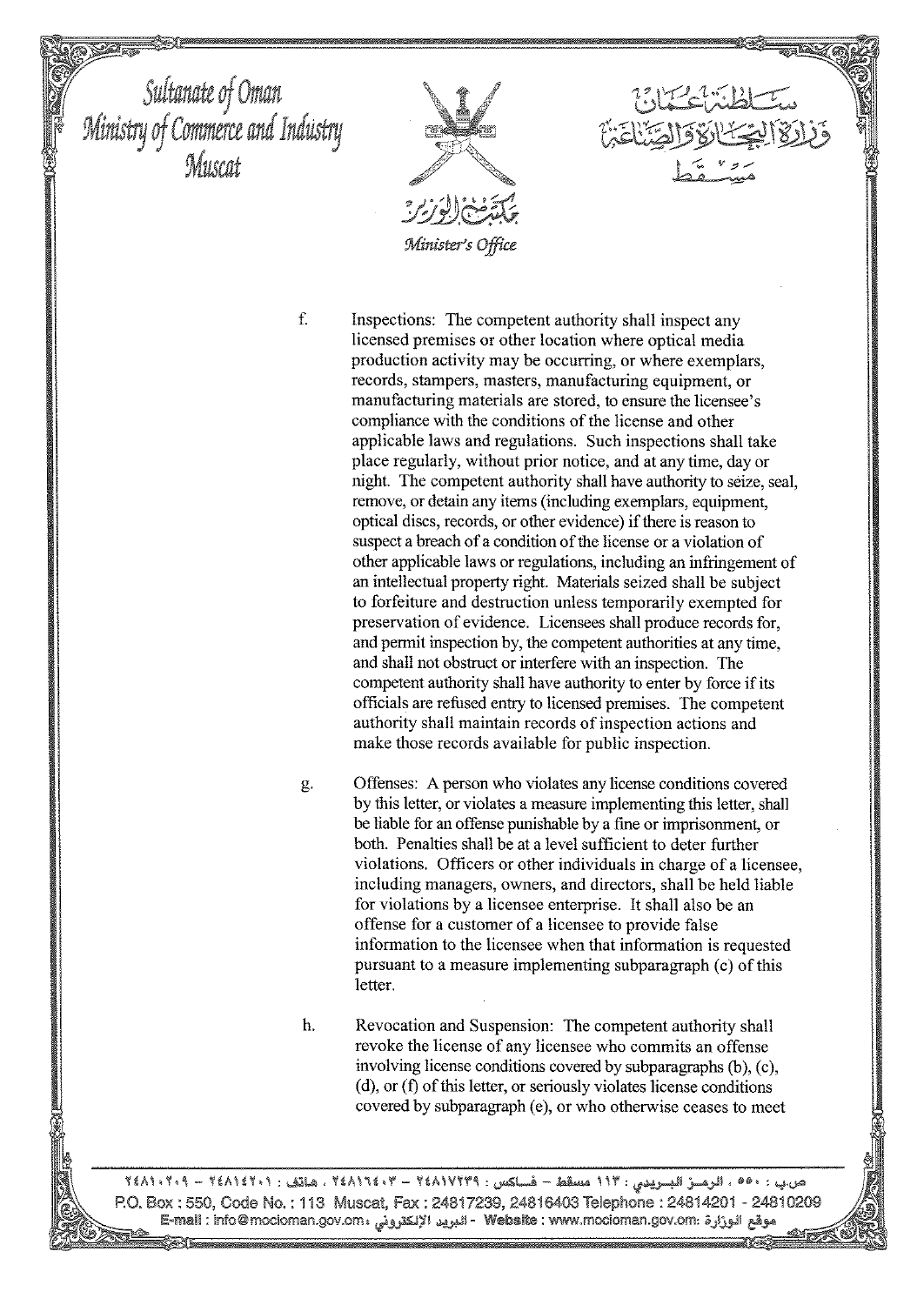

the licensing requirements under subparagraph (a)(ii). The competent authority shall suspend a license if there is reason to suspect that the licensee has breached the conditions of the license or violated other applicable laws or regulations, including criminal infringement of an intellectual property right.

- i. Import and Export Licensing: Oman shall provide for a system of automatic licensing prior to the export of optical discs, as well as the import into or the export from Oman of "stampers" and "masters," manufacturing equipment, and manufacturing materials. These licenses shall not be transferable. The competent authority shall maintain records of these licenses and make those records available for public inspection.
- $\mathbf{j}$ . Unlawful Dealing in "Stampers" and "Masters": Oman shall not permit the sale, offer for sale, or distribution of any "stamper" or "master" that does not bear unique identifiers as contemplated in subparagraph (d) above.
- $\mathbf{k}$ . Closure of Premises: The competent authority shall have authority to close any premises where manufacturing activities covered by this letter occur without a valid license. The competent authority shall also have authority to close any licensed premises where a licensee commits an offense.
- $\mathbf{I}$ Recording of Materials onto Commercial Optical Discs: No person shall, for purposes of sale or commercial distribution, record the copyrighted materials of others onto recordable optical discs without first registering with Oman and giving the names and addresses of responsible persons and the address of the premises at which the recording takes place. Registered premises may be inspected to ensure that the registrant has authorization from relevant copyright owners to record copyrighted materials onto any discs found in the inspection or traced to the registered premises.

I have the honor to propose that this letter and your letter in reply confirming that your Government shares understanding shall constitute an integral part of the Agreement."

٥٥٠، الرميز البيريدي : ١١٣ مسقط – فساكس : ٢٤٨١٧٢٣٩ - ٢٤٨١٦٤٠٣ ، هاتف : ٢٤٨١٤٢٠١ – ٢٤٨١٠٢٠٩ P.O. Box: 550, Code No.: 113 Muscat, Fax: 24817239, 24816403 Telephone: 24814201 - 24810209 موقع الوزارة :Website : www.mocioman.gov.om - البريد الإلكتروني ، E-mail : info@mocioman.gov.om